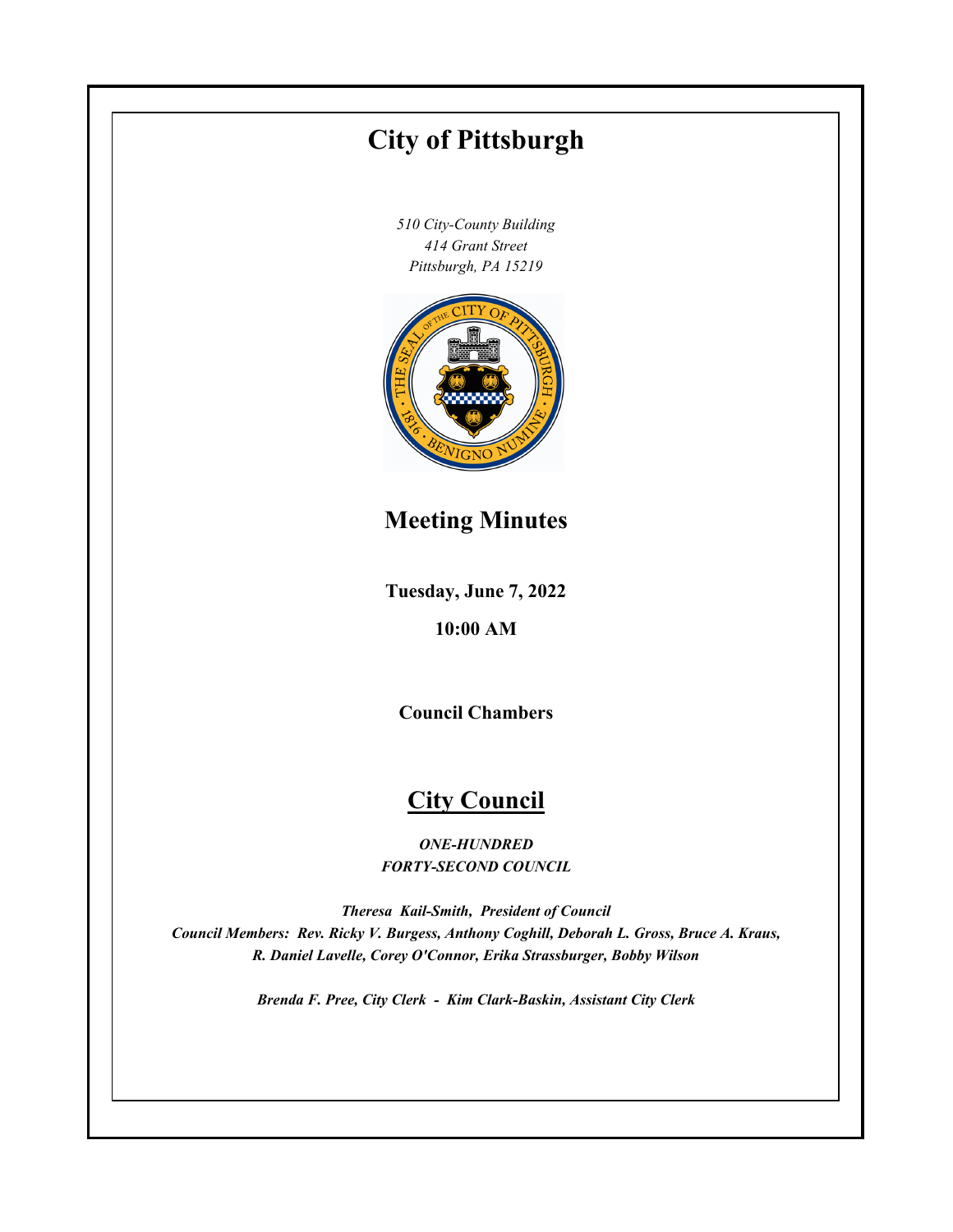#### **ROLL CALL**

Present 8 - Council Member Burgess, Council Member Coghill, Council Member Gross, Council Member Kraus, Council Member Lavelle, Council Member O'Connor, Council Member Strassburger, and Council Member Wilson

**Absent** 1 - Council Member Kail-Smith

## **PLEDGE OF ALLEGIANCE**

# **MOTION TO AMEND THE AGENDA to add Bill 2022-0442 sponsored by Councilman Rev. Burgess**

**A motion was made that this matter be Approved. The motion carried.**

## **PROCLAMATIONS**

[2022-0435](http://pittsburgh.legistar.com/gateway.aspx?m=l&id=/matter.aspx?key=27818) *NOW, THEREFORE BE IT RESOLVED* that the Council of the City of Pittsburgh does hereby recognize and commend **Greenfield School** for is 100 year old Anniversary, for being noted as one of Pittsburgh's most architecturally significant schools for the progressiveness of its design with the interior of the entrance lobby, with its geometric and foliated capitals as the highlight of the design. **SPONSOR /S:** COUNCIL MEMBER O'CONNOR AND ALL MEMBERS

**A motion was made that this matter be Adopted. The motion carried.**

Enactment No: 270

[2022-0436](http://pittsburgh.legistar.com/gateway.aspx?m=l&id=/matter.aspx?key=27819) *NOW, THEREFORE BE IT RESOLVED* that the Council of the City of Pittsburgh does hereby recognize and commend Hazelwood's Center of Life and Andrea Coleman, M.Ed. for the teamwork, coordination and collaboration needed to create inclusion for all members of the community and congratulates Center of Life for being an example to all on the meaning of equity and inclusion.

**SPONSOR /S:** COUNCIL MEMBER O'CONNOR AND ALL MEMBERS

**A motion was made that this matter be Adopted. The motion carried.**

Enactment No: 271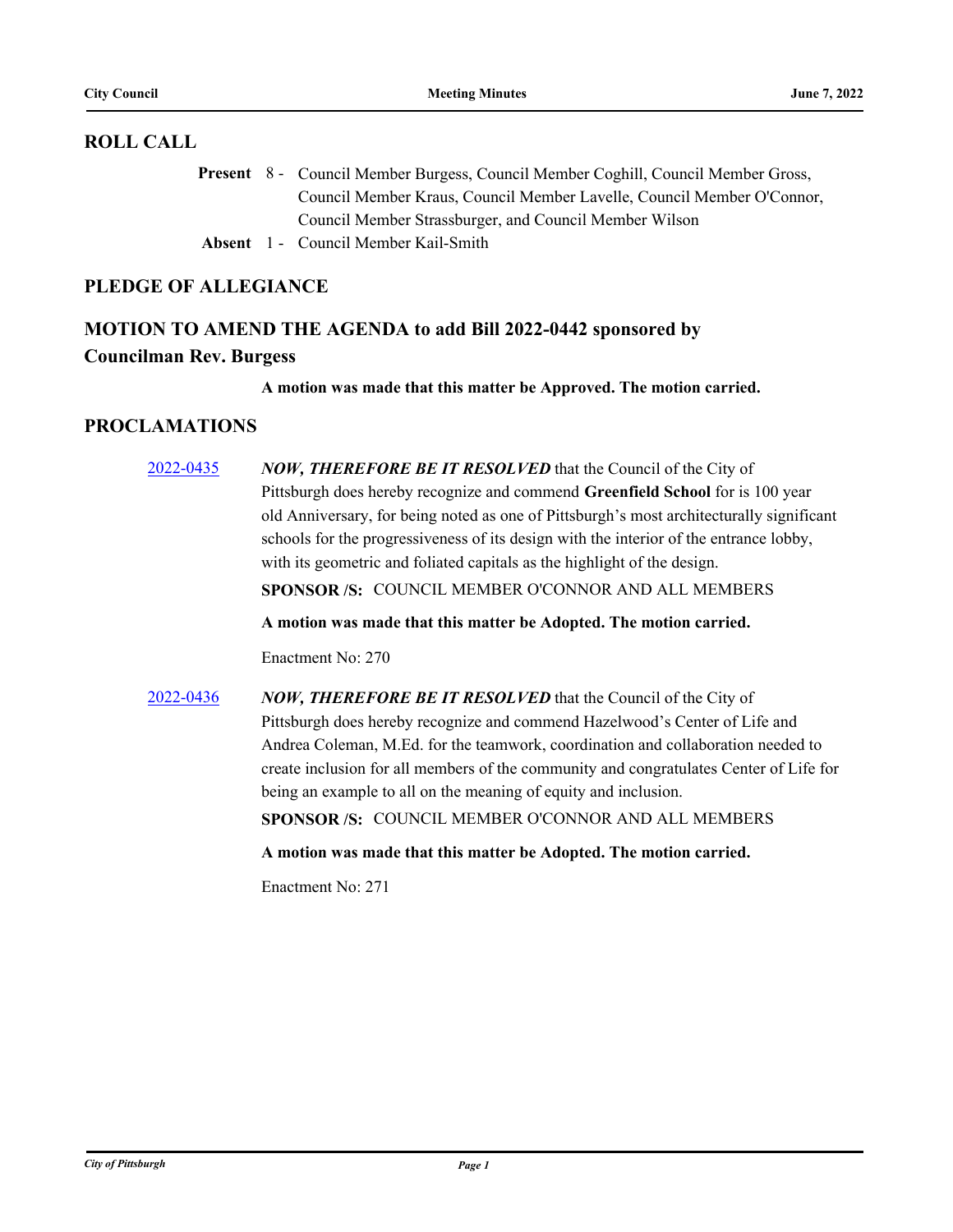| 2022-0439 | NOW, THEREFORE BE IT RESOLVED, that the Council of the City of                                                                                            |
|-----------|-----------------------------------------------------------------------------------------------------------------------------------------------------------|
|           | Pittsburgh does hereby recognize Beth Tarasi for the inspiration that she is and                                                                          |
|           | commends her for her efficacy, wisdom, and passion for advocating for the residents                                                                       |
|           | of the City of Pittsburgh; and,                                                                                                                           |
|           | BE IT FURTHER RESOLVED that the Council of the City of Pittsburgh does<br>hereby declare, Friday, June 10th, 2022, to be "Beth Tarasi Day" in the City of |
|           | Pittsburgh.                                                                                                                                               |
|           | SPONSOR /S: COUNCIL MEMBER KRAUS AND ALL MEMBERS                                                                                                          |
|           | A motion was made that this matter be Adopted. The motion carried.                                                                                        |
|           | Enactment No: 272                                                                                                                                         |
| 2022-0440 | NOW, THEREFORE BE IT RESOLVED, that the Council of the City of                                                                                            |
|           | Pittsburgh does hereby commend Frank B. Fuhrer's for his passion and hard-working                                                                         |
|           | demeanor that has left a lasting impression on the City of Pittsburgh; and,                                                                               |
|           | BE IT FURTHER RESOLVED that the Council of the City of Pittsburgh does                                                                                    |
|           | hereby declare, Tuesday, June 7th, 2022, to be "Frank B. Fuhrer Day" in the City<br>of Pittsburgh.                                                        |
|           | SPONSOR /S: COUNCIL MEMBER KRAUS AND ALL MEMBERS                                                                                                          |
|           | A motion was made that this matter be Adopted. The motion carried.                                                                                        |
|           | Enactment No: 273                                                                                                                                         |
| 2022-0441 | NOW, THEREFORE BE IT RESOLVED, that the Council of the City of                                                                                            |
|           | Pittsburgh does hereby commend the resilience and strength of all LGBTQIA+                                                                                |
|           | individuals; and                                                                                                                                          |
|           | BE IT FURTHER RESOLVED that the Council of the City of Pittsburgh does                                                                                    |
|           | hereby declare, the month of June 2022, to be "Pride Month" in the City of<br>Pittsburgh.                                                                 |
|           | SPONSOR /S: COUNCIL MEMBER KRAUS AND ALL MEMBERS                                                                                                          |
|           | A motion was made that this matter be Adopted. The motion carried.                                                                                        |
|           | Enactment No: 274                                                                                                                                         |

## **PUBLIC COMMENTS:**

**Lacee Eckert, Naomi Mullen, Dr. Ronald Lynn Miller, David Vats, Kelsy Lenard, Elena Zaitsoff, Ralph Bates, Wanda Guthrie, Tim Stevens, Yvonne F. Brown**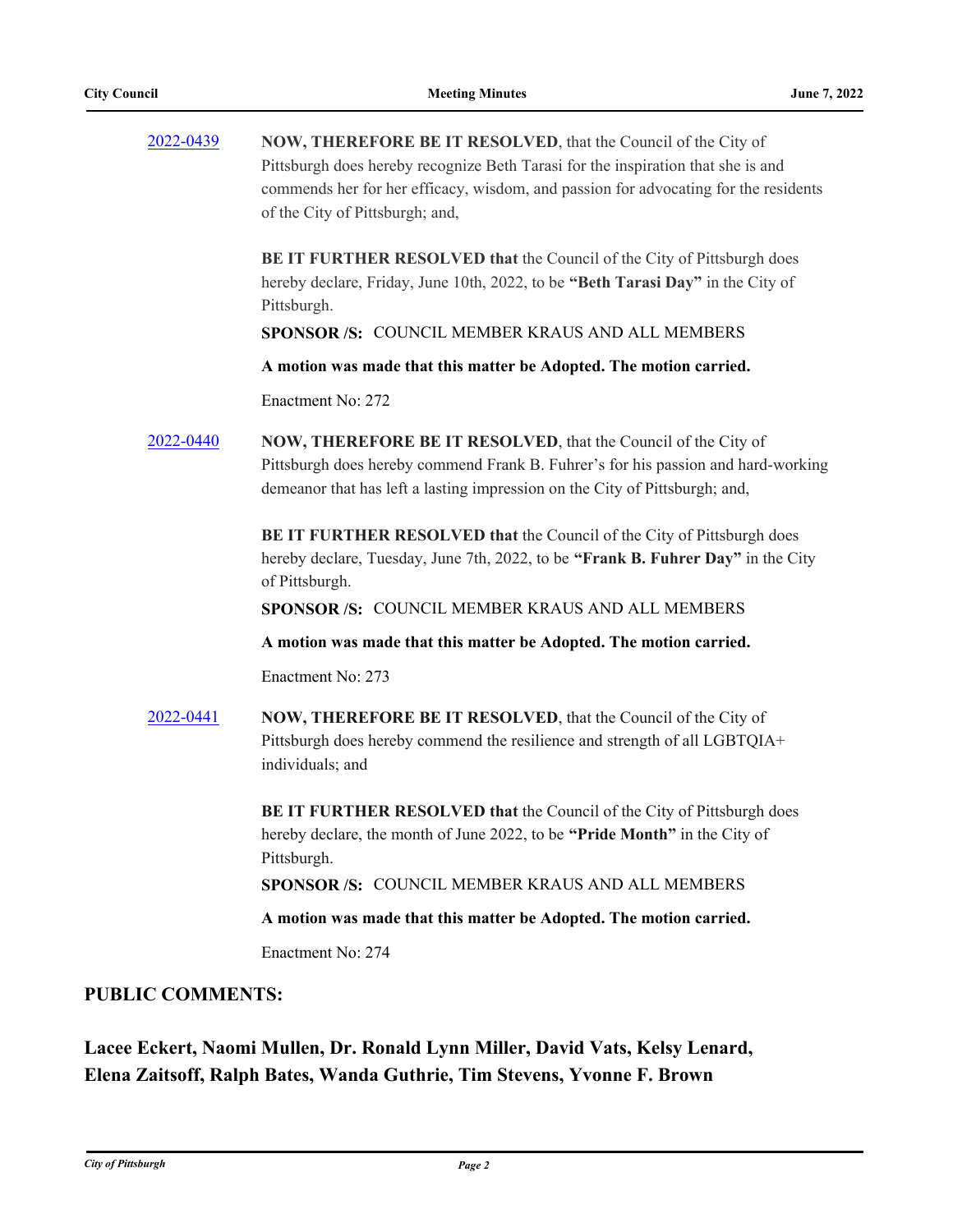## **PRESENTATION OF PAPERS**

### **COUNCILMAN REVEREND RICKY V. BURGESS PRESENTS:**

[2022-0442](http://pittsburgh.legistar.com/gateway.aspx?m=l&id=/matter.aspx?key=27836) Resolution requesting and authorizing the Mayor, the Director of the Department of Management and Budget (OMB) and the Directors of the Departments of Finance and Public Works to explore entering into an agreement or agreements with the Center for Employment Opportunities to establish an a program providing employment opportunities for individuals recently returned home from incarceration.

**SPONSOR /S:** COUNCIL MEMBER BURGESS

Attachments: [2022-0442 CEO 2021 Impact Report \(2\)](http://pittsburgh.legistar.com/gateway.aspx?M=F&ID=1c8798bc-af46-4055-a5cf-344af256face.pdf)

[2022-0442 CEO National two pager 31 sites](http://pittsburgh.legistar.com/gateway.aspx?M=F&ID=d12a6920-4877-497b-82c9-80586ab038ed.pdf)

**A motion was made that this matter be added to the Agenda. The motion carried.**

**Read and referred to the Committee on Finance and Law**

#### **COUNCILMAN ANTHONY COGHILL PRESENTS:**

[2022-0427](http://pittsburgh.legistar.com/gateway.aspx?m=l&id=/matter.aspx?key=27810) Resolution authorizing the Mayor and the Director of the Department of Public Works, to enter into an Agreement or Agreements, or the use of existing Agreements, between the City of Pittsburgh and 1) Juliandra Jones, 2) Najja Moon, 3) Camerin Nesbit, and 4) Mikael Owunna, for the creation and installation of public art at Homewood Park, at a total cost not to exceed One Hundred Twenty Thousand (\$120,000.00) Dollars.

Attachments: 2022-0427 Cover Letter LETTER Homewood Public Art 5-31-22 [Summary 2022-0427](http://pittsburgh.legistar.com/gateway.aspx?M=F&ID=c814863a-f0b1-4963-bb87-06342e668e6d.docx)

**Read and referred to the Committee on Public Works**

[2022-0428](http://pittsburgh.legistar.com/gateway.aspx?m=l&id=/matter.aspx?key=27811) Resolution authorizing the Mayor and the Director of the Department of Mobility and Infrastructure, on behalf of the City of Pittsburgh, to enter into a License Agreement with the Allegheny County to provide access for the City to detour bicycle trail facilities during certain City construction activities along McKean Street.

Attachments: [2022-0428 South Second Street License Trail Detour Letterhead](http://pittsburgh.legistar.com/gateway.aspx?M=F&ID=80da035b-6975-4900-8d8b-5760dfaf8c1f.pdf)

[2022-0428 Exhibit A S2nd Bike Plan](http://pittsburgh.legistar.com/gateway.aspx?M=F&ID=a777779d-1c5d-4bff-8a7d-0576c8faae73.pdf)

[Summary 2022-0428](http://pittsburgh.legistar.com/gateway.aspx?M=F&ID=0d21a143-f426-49c4-8151-74c5e123ffa0.docx)

**A motion was made that this matter be Waived under Rule 8. The motion carried.**

**Read and referred to the Committee on Public Works**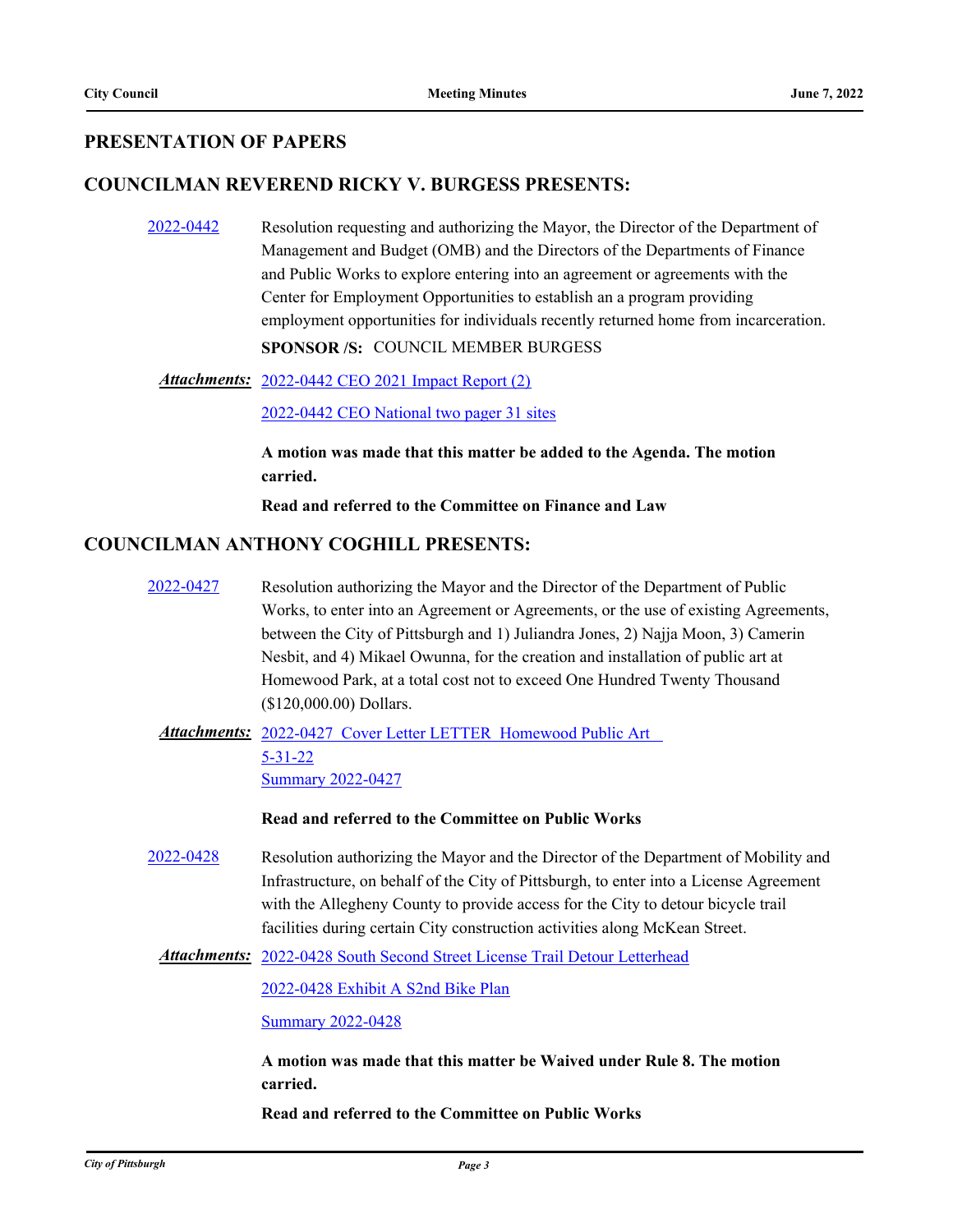## **COUNCILMAN R. DANIEL LAVELLE PRESENTS:**

- [2022-0429](http://pittsburgh.legistar.com/gateway.aspx?m=l&id=/matter.aspx?key=27812) Resolution providing for an Agreement or Agreements with Center for Hearing & Deaf Services, Inc. and Global Wordsmiths for the purposes of providing language accessibility and communication services in an amount not to exceed Sixty Thousand Dollars (\$60,000.00).
	- Attachments: [2022-0429 Cover Letter-Letter to Council on Language access](http://pittsburgh.legistar.com/gateway.aspx?M=F&ID=ede345cc-1e5d-4b8b-81c0-7f2bfca5f41c.pdf) [Summary 2022-0429](http://pittsburgh.legistar.com/gateway.aspx?M=F&ID=a8dec846-4d90-48c1-927e-ea94dab0e6ec.docx)

#### **Read and referred to the Committee on Finance and Law**

- [2022-0430](http://pittsburgh.legistar.com/gateway.aspx?m=l&id=/matter.aspx?key=27813) Resolution authorizing the Mayor and the Director of the Office of Management and Budget to pay membership dues to University of Pittsburgh's CONNECT program for three years at a cost not to exceed Fifteen Thousand Dollars (\$15,000.00) annually.
- Attachments: 2022-0430 Cover Letter-University of Pittsburgh CONNECT letter JP\_Signed [Summary 2022-0430](http://pittsburgh.legistar.com/gateway.aspx?M=F&ID=ff6002b8-64a7-42de-b16c-adf9b7ec4499.docx)

#### **Read and referred to the Committee on Finance and Law**

- [2022-0432](http://pittsburgh.legistar.com/gateway.aspx?m=l&id=/matter.aspx?key=27815) Resolution authorizing, pursuant to Chapter 166 of the City Code ("Donation of City Personal Property"), the Mayor and the Director of the Department of Innovation & Performance, to donate personal property valued at ninety-two thousand six hundred thirty-nine dollars (\$92,639) to Computer Reach.
	- Attachments: 2022-0432 Cover Letter-Computer Reach legislation letter -

signed 2022-0432 17817 Donation of City Property Request Form 2022-04-04 JP\_signed [Summary 2022-0432](http://pittsburgh.legistar.com/gateway.aspx?M=F&ID=02318f2e-f964-440e-b6ec-5f62b41ba414.docx)

#### **Read and referred to the Committee on Finance and Law**

[2022-0437](http://pittsburgh.legistar.com/gateway.aspx?m=l&id=/matter.aspx?key=27820) Resolution adopting the Reapportionment Plan for the City Council Districts in the City of Pittsburgh, as set forth in the final report of the Reapportionment Advisory Committee.

**SPONSOR /S:** COUNCIL MEMBER LAVELLE

**Read and referred to the Committee on Finance and Law**

#### **COUNCILMAN COREY O'CONNOR PRESENTS:**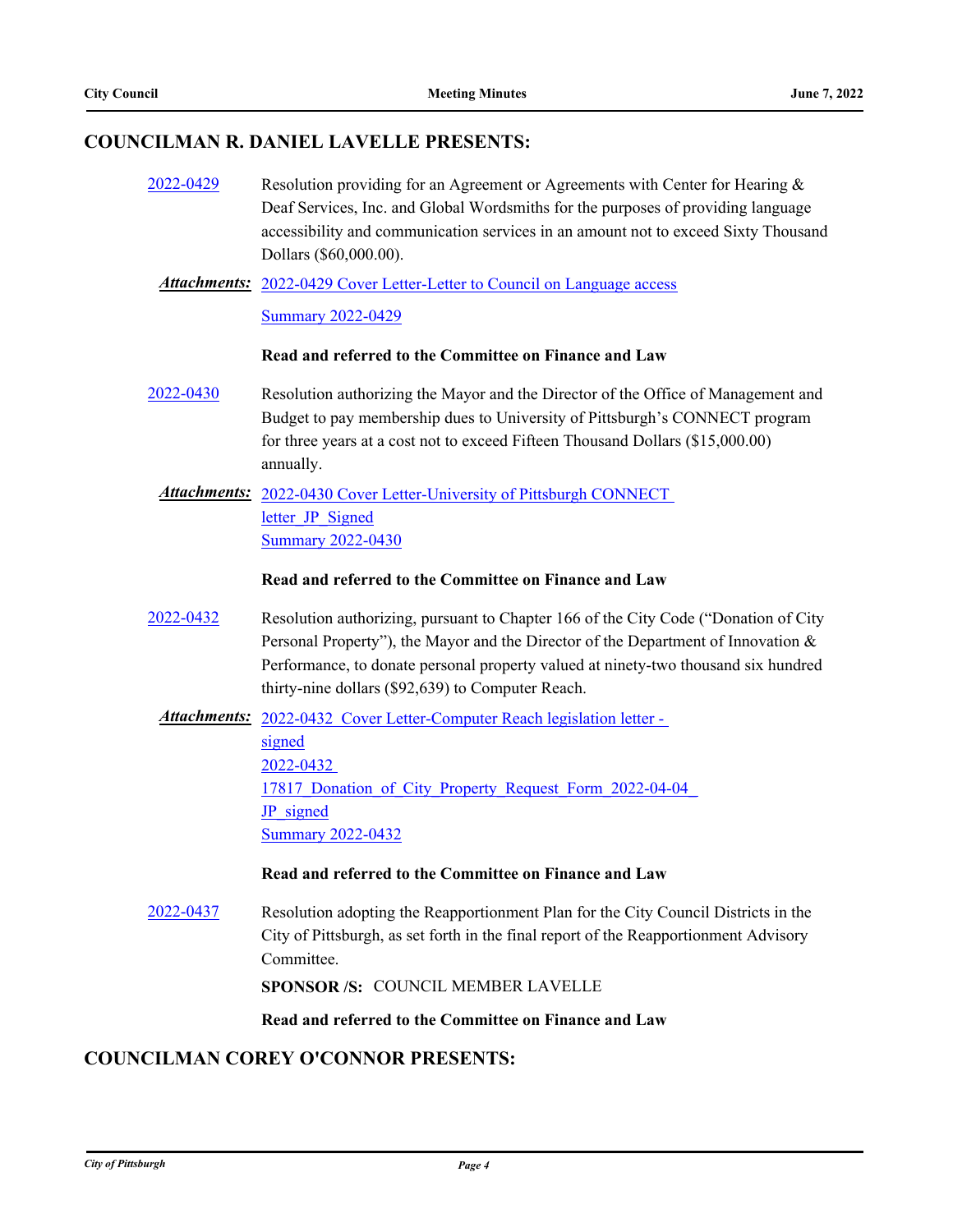| 2022-0431 | Resolution authorizing the Mayor and Director of the Department of Public Safety to    |
|-----------|----------------------------------------------------------------------------------------|
|           | enter on behalf of the City of Pittsburgh into a Professional Service Agreement or     |
|           | Agreements with Matrix Consulting Group in order to conduct a staffing and utilization |
|           | study of the City's Bureau of Police, at an overall cost to the City not to exceed ONE |
|           | HUNDRED EIGHTY THOUSAND DOLLARS (\$180,000).                                           |
|           |                                                                                        |

Attachments: [2022-0431 Cover Letter-Matrix Consulting letter](http://pittsburgh.legistar.com/gateway.aspx?M=F&ID=6d6da022-5314-4a55-90be-6b82c789c752.pdf)

[2022-0431-Waiver letter -Matrix Consulting Group](http://pittsburgh.legistar.com/gateway.aspx?M=F&ID=476e9cfe-45f0-466e-b5f4-d1c7f0430f0f.pdf)

[2022-0431-WCP22-020 Matrix](http://pittsburgh.legistar.com/gateway.aspx?M=F&ID=df28dc5a-e163-4b64-81a5-c1672651ce31.pdf)

[Summary 2022-0431](http://pittsburgh.legistar.com/gateway.aspx?M=F&ID=8742a570-375e-4645-9299-7cc546eeeb01.docx)

**A motion was made that this matter be Waived under Rule 8. The motion carried.**

**Read and referred to the Committee on Public Safety Services**

#### **COUNCILMAN BOBBY WILSON PRESENTS:**

[2022-0433](http://pittsburgh.legistar.com/gateway.aspx?m=l&id=/matter.aspx?key=27816) Resolution authorizing the Mayor and the Director of City Planning to enter into a Professional Services Agreement with McKay Lodge Conservation Laboratory for conservation and preparation services for the Virgil Cantini Mural relocation project for an amount not to exceed Three Hundred Fifty-One Thousand and Ninety-Three Dollars (\$351,093.00).

Attachments: [2022-0433 Cover Letter-McKay Lodge LET \(1\)](http://pittsburgh.legistar.com/gateway.aspx?M=F&ID=186d747e-6b64-4d0d-aad5-e157c613e2b6.docx)

[2022-0433 FIS Attachment 1 - McKay Lodge OMB Waiver](http://pittsburgh.legistar.com/gateway.aspx?M=F&ID=25495dcb-1019-48f6-b4de-a81b9148634e.pdf)  **Letter** [2022-0433-FIS Attachment 2 - McKay Lodge EORC Waiver](http://pittsburgh.legistar.com/gateway.aspx?M=F&ID=8325c439-e0e8-4e52-944b-d70781dcb9c7.pdf)

[Summary 2022-0433](http://pittsburgh.legistar.com/gateway.aspx?M=F&ID=f4921697-87b2-45a0-911e-55db66162754.docx)

**Read and referred to the Committee on Land Use and Economic Development**

#### **UNFINISHED BUSINESS**

### **REPORTS OF COMMITTEE - FINAL ACTION**

## **COUNCILMAN R. DANIEL LAVELLE PRESENTS COMMITTEE ON FINANCE AND LAW**

[2022-0421](http://pittsburgh.legistar.com/gateway.aspx?m=l&id=/matter.aspx?key=27804) Report of the Committee on Finance and Law for June 1, 2022 with an Affirmative Recommendation.

> **A motion was made that this matter be Read, Received and Filed. The motion carried.**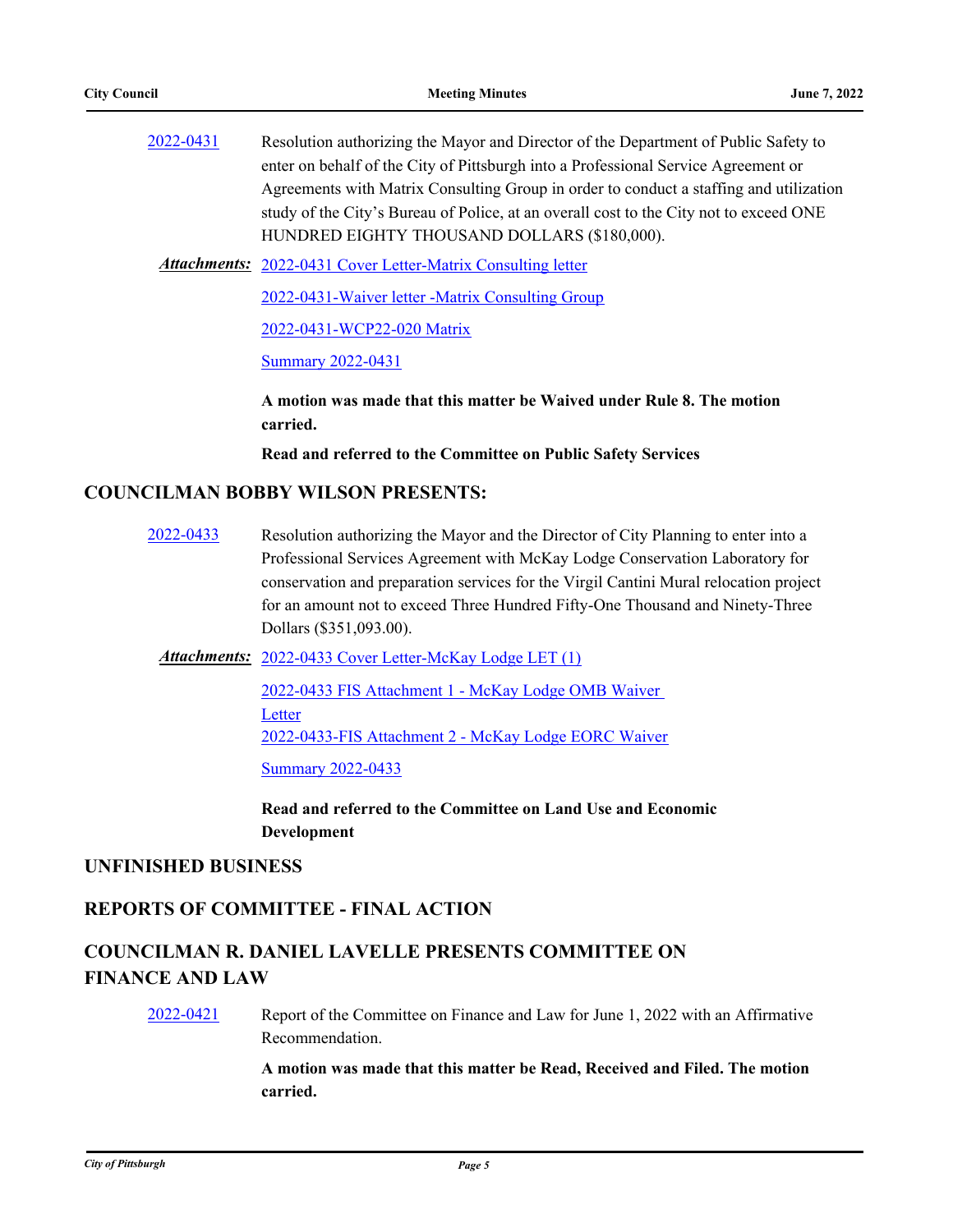| 2022-0379 | Resolution authorizing the issuance of a warrant in favor of Moira Harrington, 901 |
|-----------|------------------------------------------------------------------------------------|
|           | Halsage Avenue, Pittsburgh, PA 15202, in the amount of Eleven Thousand Eight       |
|           | Hundred Eighty Seven Dollars and Forty Two Cents (\$11,887.42) in settlement of a  |
|           | claim for damage to garages at the rear of 256-258 Gross Street (Goodwood Way)     |
|           | from a City ES vehicle on November 11, 2020.                                       |

Attachments: 2022-0379 Cover Letter-Claim No. 21C-0144 - Moira Harrington - Council Letter [Summary 2022-0379](http://pittsburgh.legistar.com/gateway.aspx?M=F&ID=3b5e9a3f-0d97-458b-bbdc-55ad1907a5e7.docx)

#### **A motion was made that this matter be Passed Finally. The motion carried by the following vote:**

- Aye: 8 Council Member Burgess, Council Member Coghill, Council Member Gross, Council Member Kraus, Council Member Lavelle, Council Member O'Connor, Council Member Strassburger, and Council Member Wilson
- **No:** 0
- **Abstain:** 0

**Absent:** 1 - Council Member Kail-Smith

# **COUNCILMAN COREY O'CONNOR PRESENTS COMMITTEE ON PUBLIC SAFETY SERVICES**

| 2022-0422           | Report of the Committee on Public Safety Services for June 1, 2022 with an<br>Affirmative Recommendation.                                                                                                                                                                                    |
|---------------------|----------------------------------------------------------------------------------------------------------------------------------------------------------------------------------------------------------------------------------------------------------------------------------------------|
|                     | A motion was made that this matter be Read, Received and Filed. The motion<br>carried.                                                                                                                                                                                                       |
| 2022-0032           | Ordinance amending and supplementing the Pittsburgh Code of Ordinances, Title<br>One: Administrative, Article Three: Organization, Chapter 116: Department of Public<br>Safety by adding a new section, "§ 116.17 - Regulation of Pedestrians Stops by<br>Officers of the Bureau of Police." |
|                     | <b>SPONSOR /S: COUNCIL MEMBER BURGESS AND COUNCIL MEMBER</b><br><b>KRAUS</b>                                                                                                                                                                                                                 |
|                     | A motion was made that this matter be RECOMMITTED to the Committee<br>on Public Safety Services. The motion carried.                                                                                                                                                                         |
| <b>PUBLIC WORKS</b> | <b>COUNCILMAN ANTHONY COGHILL PRESENTS COMMITTEE ON</b>                                                                                                                                                                                                                                      |
| 2022-0423           | Report of the Committee on Public Works for June 1, 2022 with an Affirmative<br>Recommendation.                                                                                                                                                                                              |
|                     | $\mathcal{L} = \mathcal{L}$ . The contract of the contract of the contract of $\mathcal{L} = \mathcal{L}$                                                                                                                                                                                    |

**A motion was made that this matter be Read, Received and Filed. The motion carried.**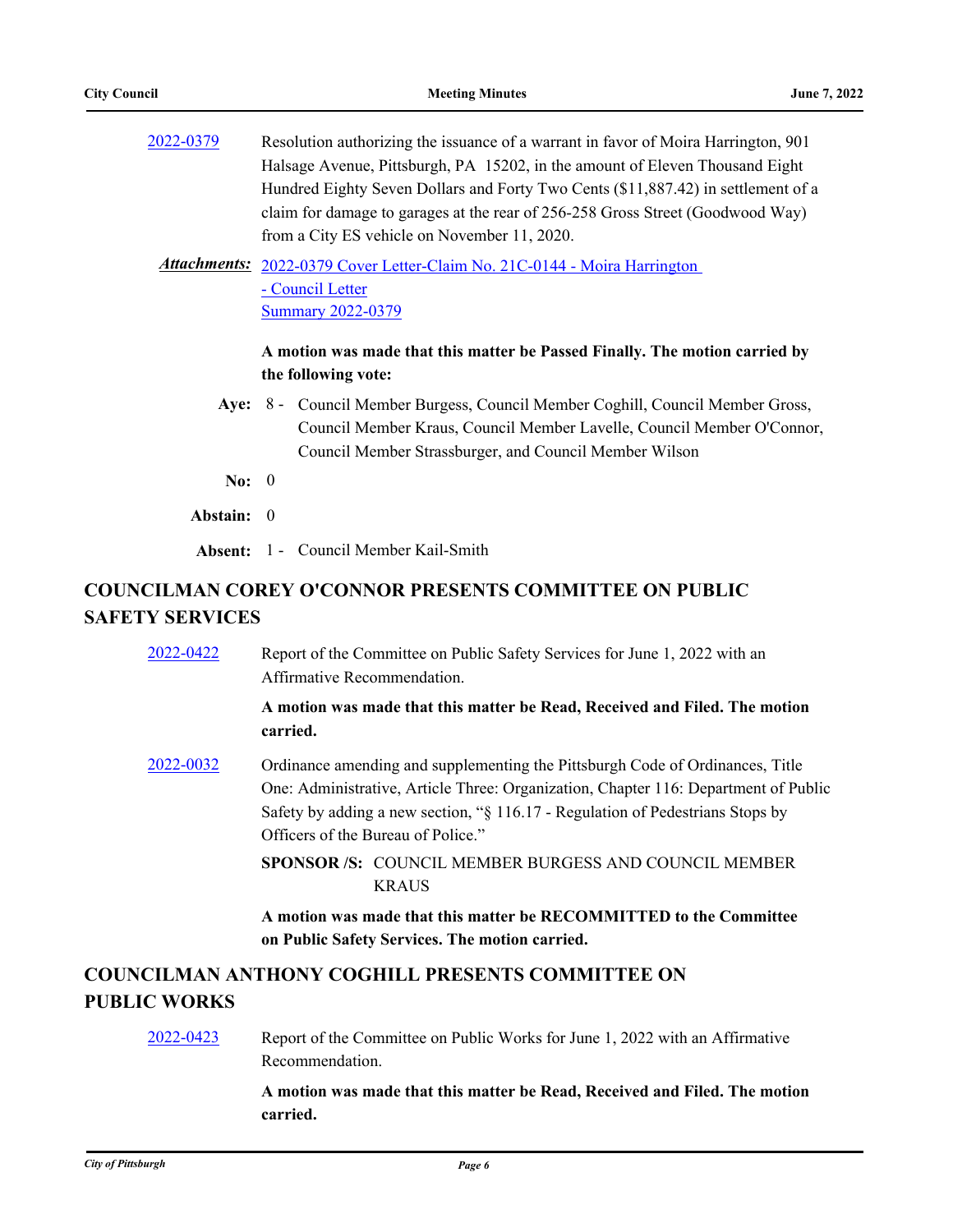| Resolution further amending Resolution No. 840 of 2019, effective December 23, |
|--------------------------------------------------------------------------------|
| 2019, as amended, entitled "Resolution adopting and approving the 2020 Capital |
| Budget and the 2020 Community Development Block Grant Program, and the 2020    |
| through 2025 Capital Improvement Program" by reducing FACILITY                 |
| IMPROVEMENTS - SPORTS FACILITES by \$100,000.00 and increasing PLAY            |
| AREA IMPROVEMENTS by \$100,000.00.                                             |
|                                                                                |

Attachments: 2022-0375 Cover Letter-2020 Mandela Park Letter 051222\_Signed [Summary 2022-0375](http://pittsburgh.legistar.com/gateway.aspx?M=F&ID=2d41d15b-48d7-4ef7-80d2-a08c12ddac0c.docx)

#### **A motion was made that this matter be Passed Finally. The motion carried by the following vote:**

- Aye: 8 Council Member Burgess, Council Member Coghill, Council Member Gross, Council Member Kraus, Council Member Lavelle, Council Member O'Connor, Council Member Strassburger, and Council Member Wilson
- **No:** 0
- **Abstain:** 0

**Absent:** 1 - Council Member Kail-Smith

## **COUNCILMAN BOBBY WILSON PRESENTS COMMITTEE ON LAND USE & ECONOMIC DEVELOPMENT**

[2022-0424](http://pittsburgh.legistar.com/gateway.aspx?m=l&id=/matter.aspx?key=27807) Report of the Committee on Land Use and Economic Development for June 1, 2022 with an Affirmative Recommendation.

> **A motion was made that this matter be Read, Received and Filed. The motion carried.**

[2022-0190](http://pittsburgh.legistar.com/gateway.aspx?m=l&id=/matter.aspx?key=27538) Resolution providing for the designation as a Historic Building under Title 11 of the Code of Ordinances the certain site known as The Tito House located at 1817 Fifth Avenue and 1818 Colwell Street (11-E-93 and 11-E-91) in Uptown, in the 3rd Ward, City of Pittsburgh. The owners of the properties are opposed to the nomination.

#### *(Public Hearing held 4/20/22)*

Attachments: [2022-0190 Cover Letter-Planning Letter](http://pittsburgh.legistar.com/gateway.aspx?M=F&ID=ea69be8a-1a55-4cd8-9573-c366d85c4191.pdf)

[2022-0190 Tito House City Council Packet](http://pittsburgh.legistar.com/gateway.aspx?M=F&ID=5083a1df-450c-4398-9469-06ab33a577c6.pdf)

[Summary 2022-0190](http://pittsburgh.legistar.com/gateway.aspx?M=F&ID=01e9436c-ad6c-4347-b47d-1fae6eb11b28.docx)

**A motion was made that this matter be Passed Finally. The motion carried by the following vote:**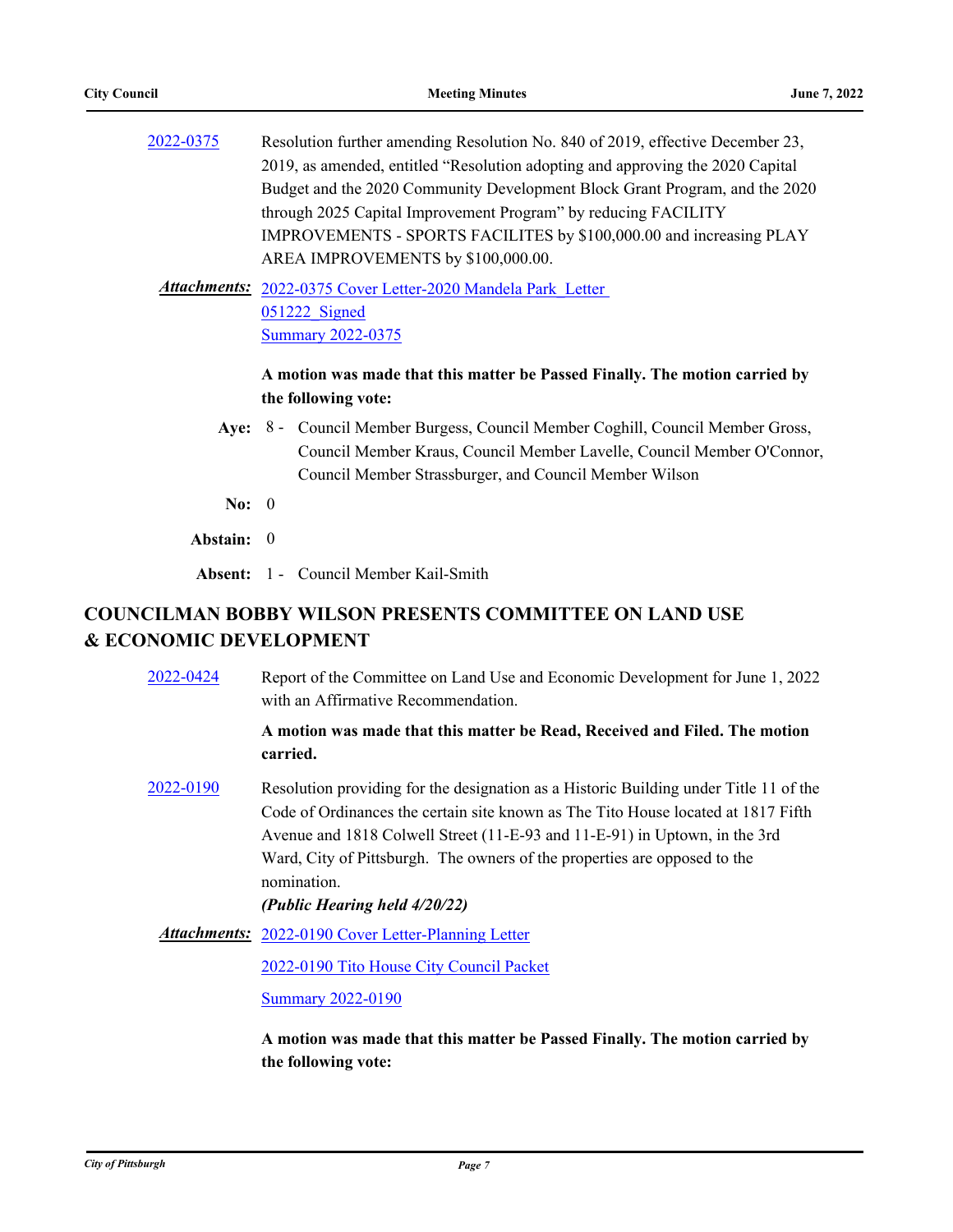- Aye: 6 Council Member Gross, Council Member Kraus, Council Member Lavelle, Council Member O'Connor, Council Member Strassburger, and Council Member Wilson
- **No:** 2 Council Member Burgess, and Council Member Coghill
- **Abstain:** 0
- **Absent:** 1 Council Member Kail-Smith

# **COUNCILWOMAN ERIKA STRASSBURGER PRESENTS COMMITTEE ON INNOVATION, PERFORMANCE AND ASSET MANAGEMENT**

[2022-0425](http://pittsburgh.legistar.com/gateway.aspx?m=l&id=/matter.aspx?key=27808) Report of the Committee on Innovation, Performance and Asset Management for June 1, 2022 with an Affirmative Recommendation.

#### **A motion was made that this matter be Read, Received and Filed. The motion carried.**

- [2022-0381](http://pittsburgh.legistar.com/gateway.aspx?m=l&id=/matter.aspx?key=27763) Resolution amending Resolution No. 540 of 2021, which authorized the Mayor and Director of Innovation & Performance, on behalf of City of Pittsburgh to enter into a Professional Service Agreement (s) and/or Amendments with Planet Technologies for essential support and maintenance services for the continued operation of CITY'S SAAS email and data file collaboration to increase the authorized contract amount by \$99,000 to continue SAAS email and data file services from Planet Evolve to access the Microsoft Library for training, reporting and customized materials, to provide Office 365 and Azure administrative and managed services support and provide a block of hours for resolution of Microsoft Multi Tenant Azure issues
	- [2022-0381 Cover Letter-Planet Amendment 2022 letter](http://pittsburgh.legistar.com/gateway.aspx?M=F&ID=0ac25469-e7e4-40a1-b627-317dd88d9723.docx) *Attachments:*

[2022-0381 -WCP22-015 Planet Technologies](http://pittsburgh.legistar.com/gateway.aspx?M=F&ID=25869456-af19-463f-a03b-1e2f0b293fac.pdf)

**[Summary 2022-0381](http://pittsburgh.legistar.com/gateway.aspx?M=F&ID=729c3ea5-c536-4918-987e-62d61e7dd76b.docx)** 

#### **A motion was made that this matter be Passed Finally. The motion carried by the following vote:**

- Aye: 8 Council Member Burgess, Council Member Coghill, Council Member Gross, Council Member Kraus, Council Member Lavelle, Council Member O'Connor, Council Member Strassburger, and Council Member Wilson
- **No:** 0
- **Abstain:** 0
- **Absent:** 1 Council Member Kail-Smith

# **COUNCILWOMAN DEBORAH L. GROSS PRESENTS COMMITTEE ON INTERGOVERNMENTAL AFFAIRS**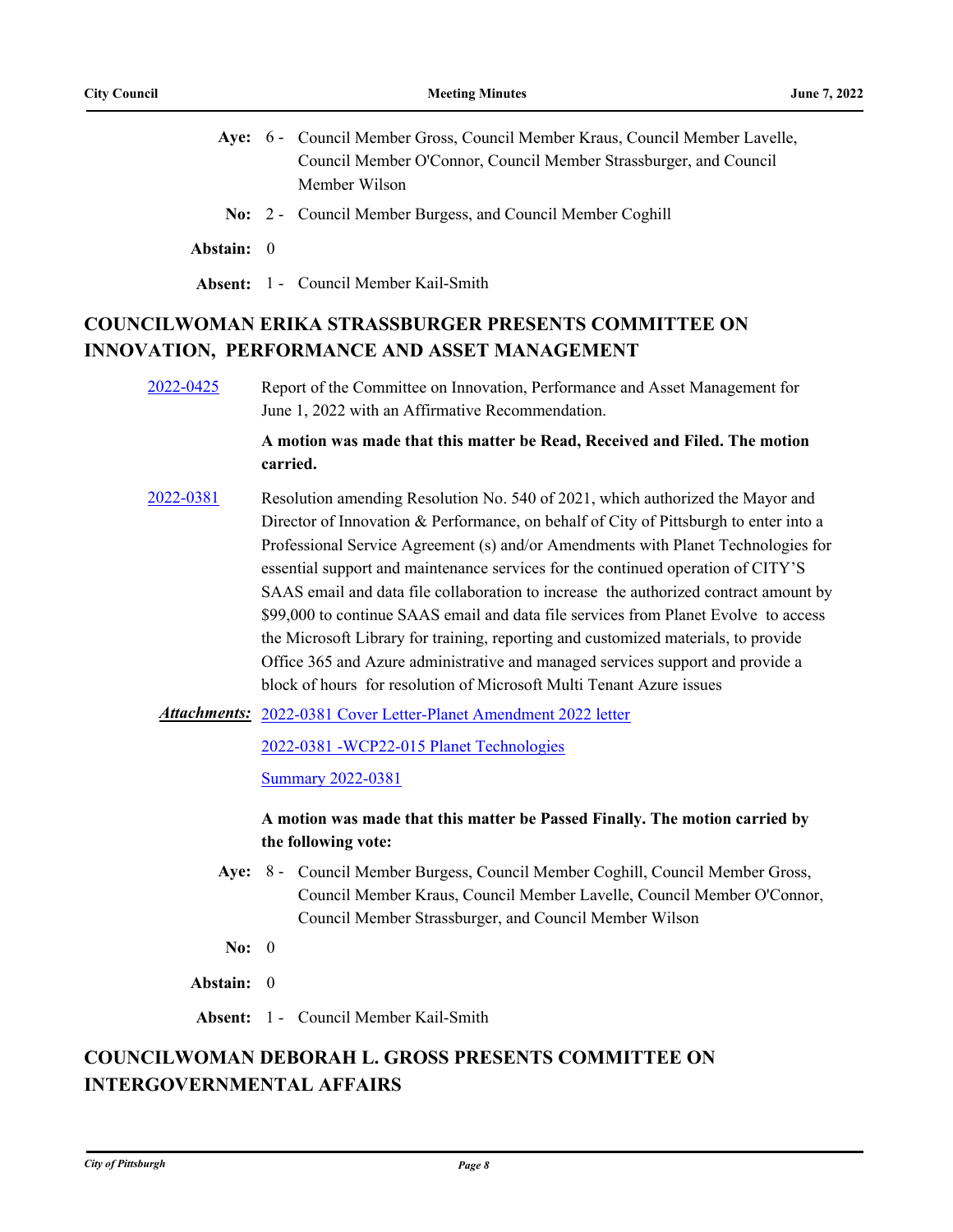| 2022-0426           | Report of the Committee on Intergovernmental Affairs for June 1, 2022 with an<br>Affirmative Recommendation.                                                                                                                                                                                                                                                                                                                               |
|---------------------|--------------------------------------------------------------------------------------------------------------------------------------------------------------------------------------------------------------------------------------------------------------------------------------------------------------------------------------------------------------------------------------------------------------------------------------------|
|                     | A motion was made that this matter be Read, Received and Filed. The motion<br>carried.                                                                                                                                                                                                                                                                                                                                                     |
| 2022-0286           | Resolution requesting the approval of an inter-municipal transfer of a restaurant liquor<br>license, License No. E-4776 from Komer Pub. LLC, 4 Bower Hill Rd, Mount<br>Lebanon, PA 15228, to Applicant, Pasha Cafe, LLC, c/o Selimcan Akyuz, 808 Ivy<br>Street, Pittsburgh, PA 15232, for the premises located at 808 Ivy Street, Pittsburgh,<br>PA 15232, known as Pasha Cafe, pursuant to amended Pennsylvania Liquor Code,<br>$§4-461.$ |
|                     | (Public Hearing held 5/26/22)                                                                                                                                                                                                                                                                                                                                                                                                              |
|                     | <b>Attachments: 2022-0286 Memo Pasha Cafe, LLC</b>                                                                                                                                                                                                                                                                                                                                                                                         |
|                     | 2022-0286 LiquorLicenseApplication - Pasha Cafe, LLC (Insite)                                                                                                                                                                                                                                                                                                                                                                              |
|                     | A motion was made that this matter be Passed Finally. The motion carried by<br>the following vote:                                                                                                                                                                                                                                                                                                                                         |
|                     |                                                                                                                                                                                                                                                                                                                                                                                                                                            |
| Aye:                | 7 - Council Member Burgess, Council Member Gross, Council Member Kraus,<br>Council Member Lavelle, Council Member O'Connor, Council Member<br>Strassburger, and Council Member Wilson                                                                                                                                                                                                                                                      |
| No:                 | $\theta$                                                                                                                                                                                                                                                                                                                                                                                                                                   |
| Abstain:            | $\theta$                                                                                                                                                                                                                                                                                                                                                                                                                                   |
| <b>Out of Room:</b> | 1 - Council Member Coghill                                                                                                                                                                                                                                                                                                                                                                                                                 |
| Absent:             | 1 - Council Member Kail-Smith                                                                                                                                                                                                                                                                                                                                                                                                              |
| 2022-0377           | Resolution further amending Resolution No. 863 of 2018, effective January 1, 2019, as<br>amended, entitled "Resolution adopting and approving the 2019 Capital Budget and the<br>2019 Community Development Block Grant Program, and the 2019 through 2024<br>Capital Improvement Program" by reducing PUBLIC SAFETY TRAINING FACILITY<br>by \$808,090 and increasing MAJOR DEVELOPMENTS by \$808,090.                                     |
|                     | <b>Attachments:</b> 2022-0377 Cover Letter-2019 Penn Circle Letter 051322 signed                                                                                                                                                                                                                                                                                                                                                           |
|                     | <b>Summary 2022-0377</b>                                                                                                                                                                                                                                                                                                                                                                                                                   |

**A motion was made that this matter be RECOMMITTED to the Committee on Intergovernmental Affairs. The motion carried.**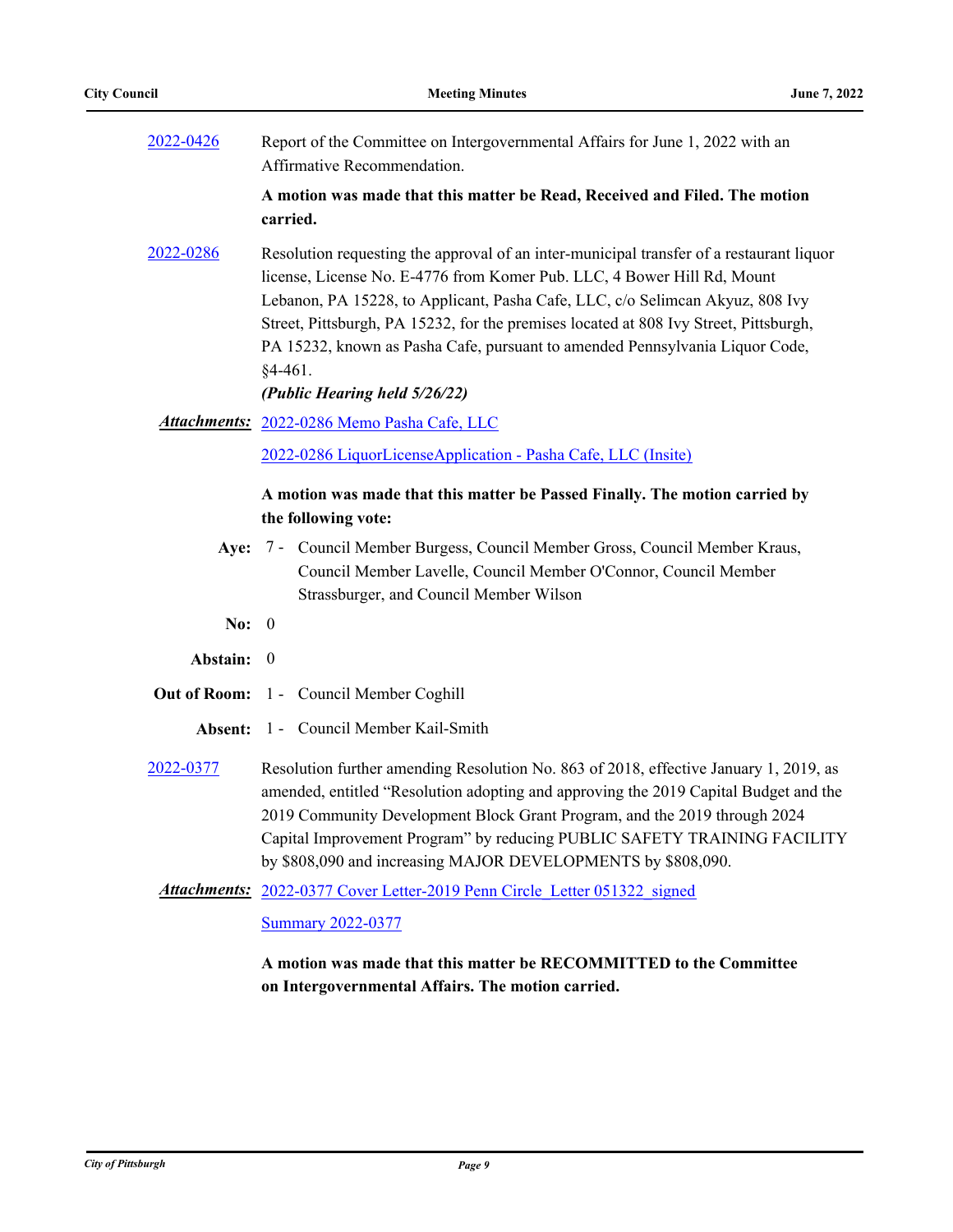| 2022-0398 | Resolution further amending Resolution No. 840 of 2019, effective December 23, |
|-----------|--------------------------------------------------------------------------------|
|           | 2019, as amended, entitled "Resolution adopting and approving the 2020 Capital |
|           | Budget and the 2020 Community Development Block Grant Program, and the 2020    |
|           | through 2025 Capital Improvement Program" by reducing PUBLIC SAFETY            |
|           | TRAINING FACILITY by \$191,910 and increasing MAJOR DEVELOPMENTS               |
|           | by $$191,910$ .                                                                |
|           |                                                                                |

Attachments: 2022-0398 Cover Letter Penn Circle Letter Waive rule 8\_JP\_Signed [Summary 2022-0398](http://pittsburgh.legistar.com/gateway.aspx?M=F&ID=af12b834-849a-47d6-b005-b21de858404c.docx)

#### **A motion was made that this matter be RECOMMITTED to the Committee on Intergovernmental Affairs. The motion carried.**

- [2022-0399](http://pittsburgh.legistar.com/gateway.aspx?m=l&id=/matter.aspx?key=27782) Resolution amending resolution No. 796 of 2018, entitled "Resolution authorizing a Cooperation Agreement or Agreements with the Urban Redevelopment Authority of Pittsburgh, in connection with the URA's application for a Redevelopment Assistance Capital Program grant of up to \$1,000,000,00, for the Oliver Bath House Rehabilitation project" to increase the grant amount to up to \$2,000,000.00 and authorize spending.
- Attachments: [2022-0399 Cover Letter PW](http://pittsburgh.legistar.com/gateway.aspx?M=F&ID=2eaba172-8ab1-4dea-abcd-91f1830304bf.PDF)

**[Summary 2022-0399](http://pittsburgh.legistar.com/gateway.aspx?M=F&ID=9138f6f8-e7b6-4917-aa37-228de68a71ff.docx)** 

#### **A motion was made that this matter be Passed Finally. The motion carried by the following vote:**

- Aye: 7 Council Member Burgess, Council Member Gross, Council Member Kraus, Council Member Lavelle, Council Member O'Connor, Council Member Strassburger, and Council Member Wilson
- **No:** 0
- **Abstain:** 0
- **Out of Room:** 1 Council Member Coghill

**Absent:** 1 - Council Member Kail-Smith

### **MOTIONS AND RESOLUTIONS**

#### **EXCUSE ABSENT MEMBERS**

#### **APPROVAL OF MINUTES**

## **ADJOURNMENT**